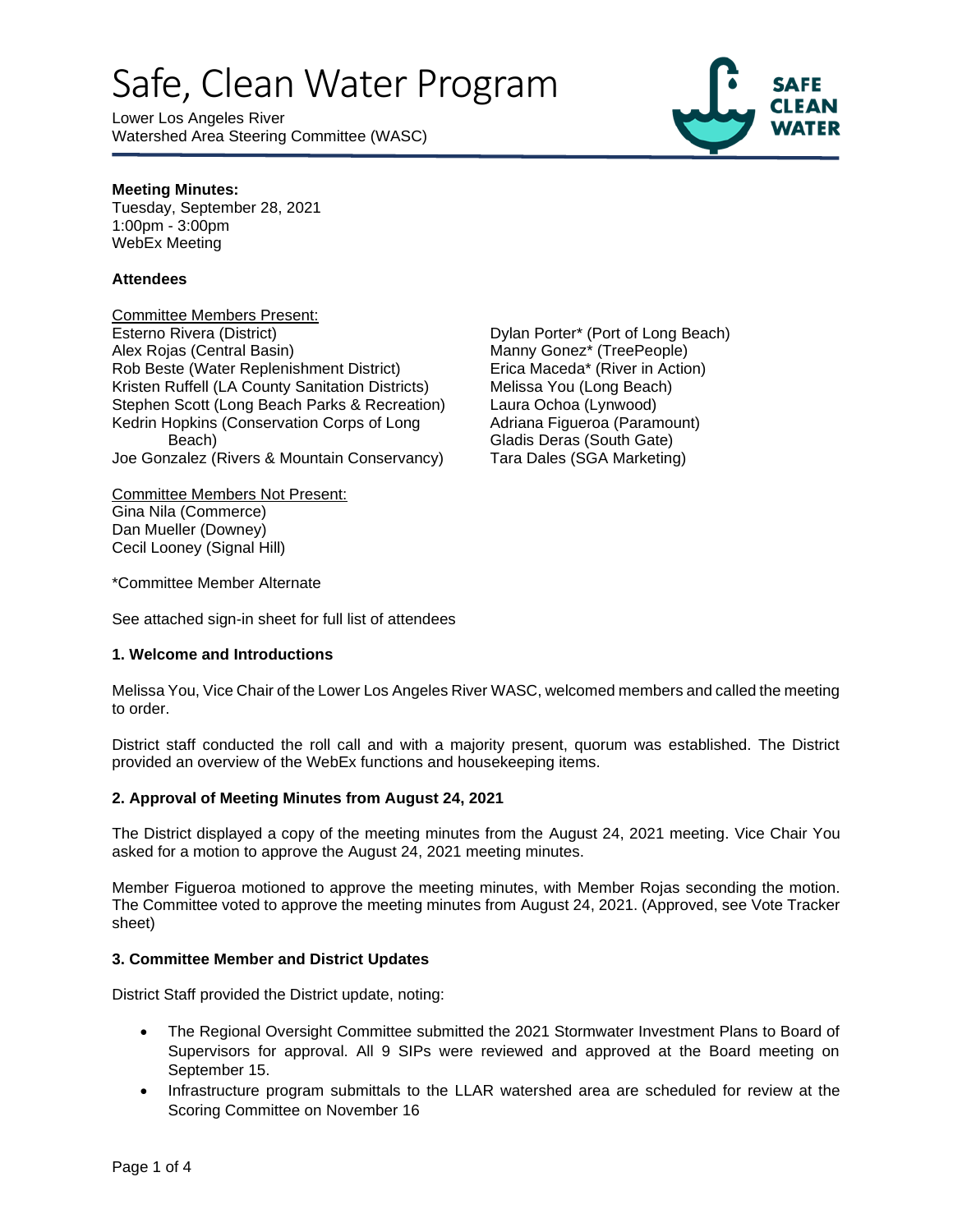Lower Los Angeles River Watershed Area Steering Committee (WASC)



- Regional program project proponents are required to submit quarterly and annual reports. Quarterly reports were due August 15 from current projects and will be shared with the WASC in a summarized report.
- As part of the municipal program, each municipality must report 21-22 Annual Plan by April 1 to receive annual payment, which will be dispersed October 2021. Must also comply with documentation from prior year (including transfer agreement).
- There are vacancies on this WASC email the District for more information.
- During the COVID emergency the Governor signed an Executive Order that has allowed bodies like this WASC to hold meetings without having to follow all of the Brown Act rules about teleconference meetings. Recently passed legislation permits a Brown Act governing body to maintain this alternative if there is a continuing need. It is not certain, but it is possible that starting in October, the LLAR WASC will need to vote each month to waive some of the provisions of the Brown Act related to teleconference meetings.

#### **4. Watershed Coordinator Updates**

Watershed Coordinator Tara Dales provided the coordinator update, noting:

- The organization recently held the End of Summer LA River Festival and tabled at an outdoor music festival
- Dales has met with organizers about education and outreach efforts
- Finalized three presentations about Safe Clean Water, each with a different focus. Have presented one for the City of Paramount.
- All twelve of the Watershed Coordinators are coordinating efforts among different regions.

Member Ruffell requested from Watershed Coordinator at the next meeting a summary of projects approved by the WASC and an explanation of potential future funding needs associated with those projects. This request is being made by multiple WASCs, and Regional Coordination

#### **5. Ex Parte Communication Disclosures**

None

#### **6. Public Comment Period**

None

#### **7. Discussion Items:**

- a) Scientific Studies (SS) Presentation (*[SCW Portal](https://portal.safecleanwaterla.org/scw-reporting/dashboard)*)
	- i. Microplastics in LA County Stormwater

Presented by Dr. Andrew Gray, Assistant Professor of Watershed Hydrology at the University of California Riverside. This study proposes to monitor and model microplastics in the stormflow of 4 stream channels in partnership with Los Angeles County Public Works. The study would coordinate with local stakeholders to gather data.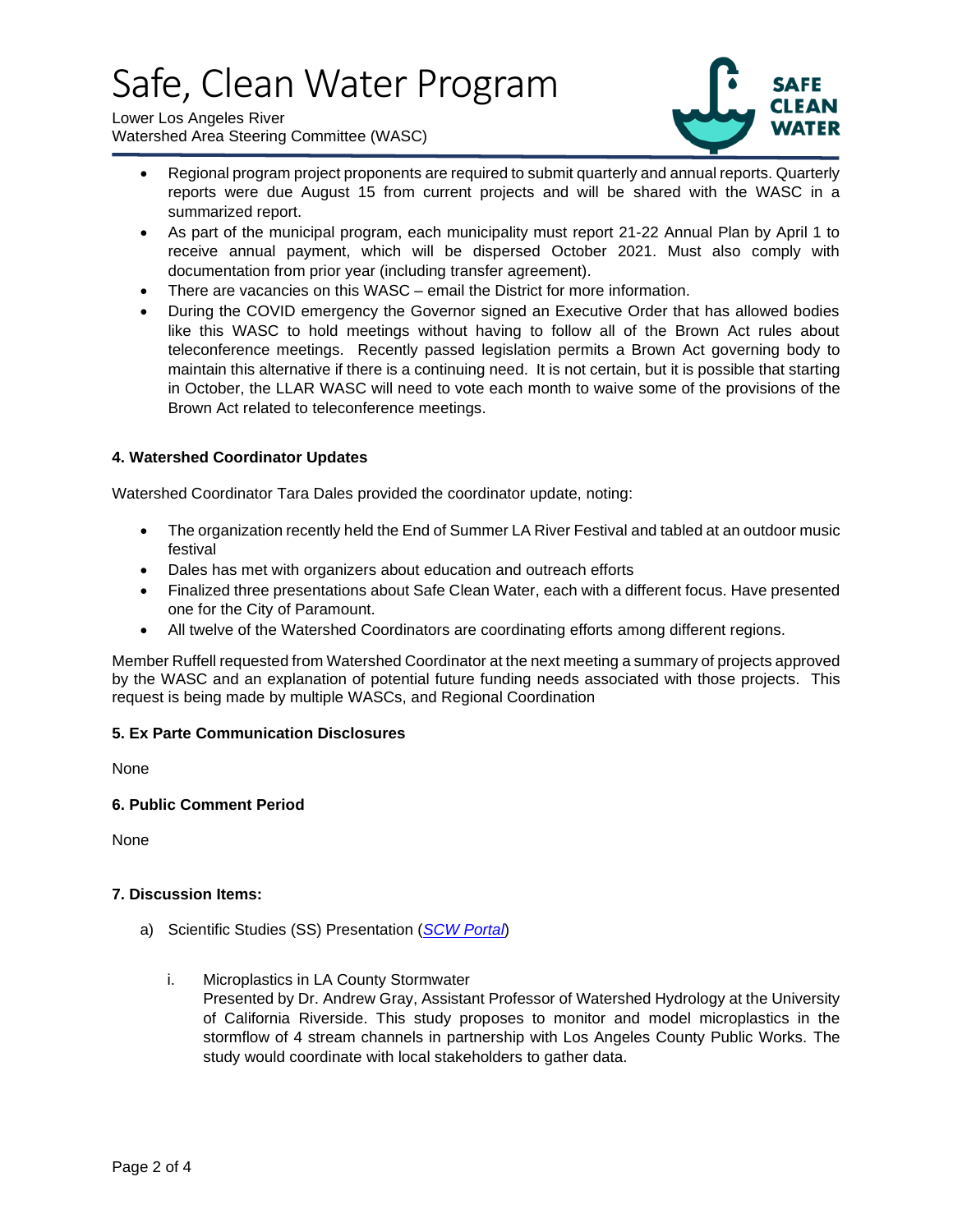Lower Los Angeles River Watershed Area Steering Committee (WASC)



Member Ruffell asked what the makeup of the stake holder and technical advisory committee is. Dr Gray responded that they have not composed the stakeholder and technical advisory committee for this study.

Member Gonzales inquired if students would partake in the study. Dr. Gray explained that the lab includes graduate and undergraduate students. Member Gonzales asked how much of the budget would go towards indirect costs and how many meetings would be included. Dr. Gray did not have the overhead number on hand. Most budget would go towards personnel effort, a lot would go to travel, and some would go towards meetings (which would start remote and eventually be in person). Would aim for meetings with LACPW every month and stakeholder/advisory meetings every quarter. Plan would be to have broader outreach with webinars and eventually move towards in person events once or twice a year.

Member Gonzales asked how optimized monitoring would be funded. Dr. Gray noted that additional funding will be needed from other groups eventually. Ongoing monitoring may or not be needed depending on the microplastic risk found by the study.

Member Figueroa asked if a report would be prepared annually. Dr Grey said the plan is to have a final report at the end, but he would be glad to produce interim reports.

ii. Regional Pathogen Reduction Study

Presented by Rich Watson of Richard Watson & Associates, who is also the lead consultant to the Los Cerritos Channel Watershed Group. This Study aims to use the latest available science to measure water-borne pathogens across watersheds and seeks funding from eight of the nine WASCs.

Member Gonzales asked if nature-based solutions will be prioritized. Watson said they will better understand the solutions to be implemented after studying the data. Can't guarantee they will be nature-based solutions.

Member Figueroa asked, if other watershed groups don't fund it, will overhead be divided among those that participate, thus increasing the cost? Watson said if a WASC does not fund the study, water-borne pathogens in that area will not be studied. There might be a small overhead increase, but Watson doubts it. Member Figueroa asked for additional information on the human health risk assessment. Watson responded that a consultant team will be selected to carry it out. Member Figueroa asked if the regional board would need to conduct an additional human health risk assessment? Watson said they would not.

iii. Community Garden Stormwater Capture Investigation Presented by Diana Campos and Michael Drennan of Los Angeles Community Garden Council. This study will investigate opportunities to use community gardens as stormwater capture facilities.

Member Ruffell expressed concerns that a large stormwater project like this would put the community garden out of reach for members who rely on it for food security – the project would not provide water for irrigation of food crops because it would require treatment prior to use. Member Ruffell was also concerned about the cost of the project. It is backwards from how something like this is typically done – typically, the City would find an open parcel of land and request use. Drennan responded that the basic idea is, if there is open space that is available, it is worth studying. Project proponents would work with local gardens to understand if the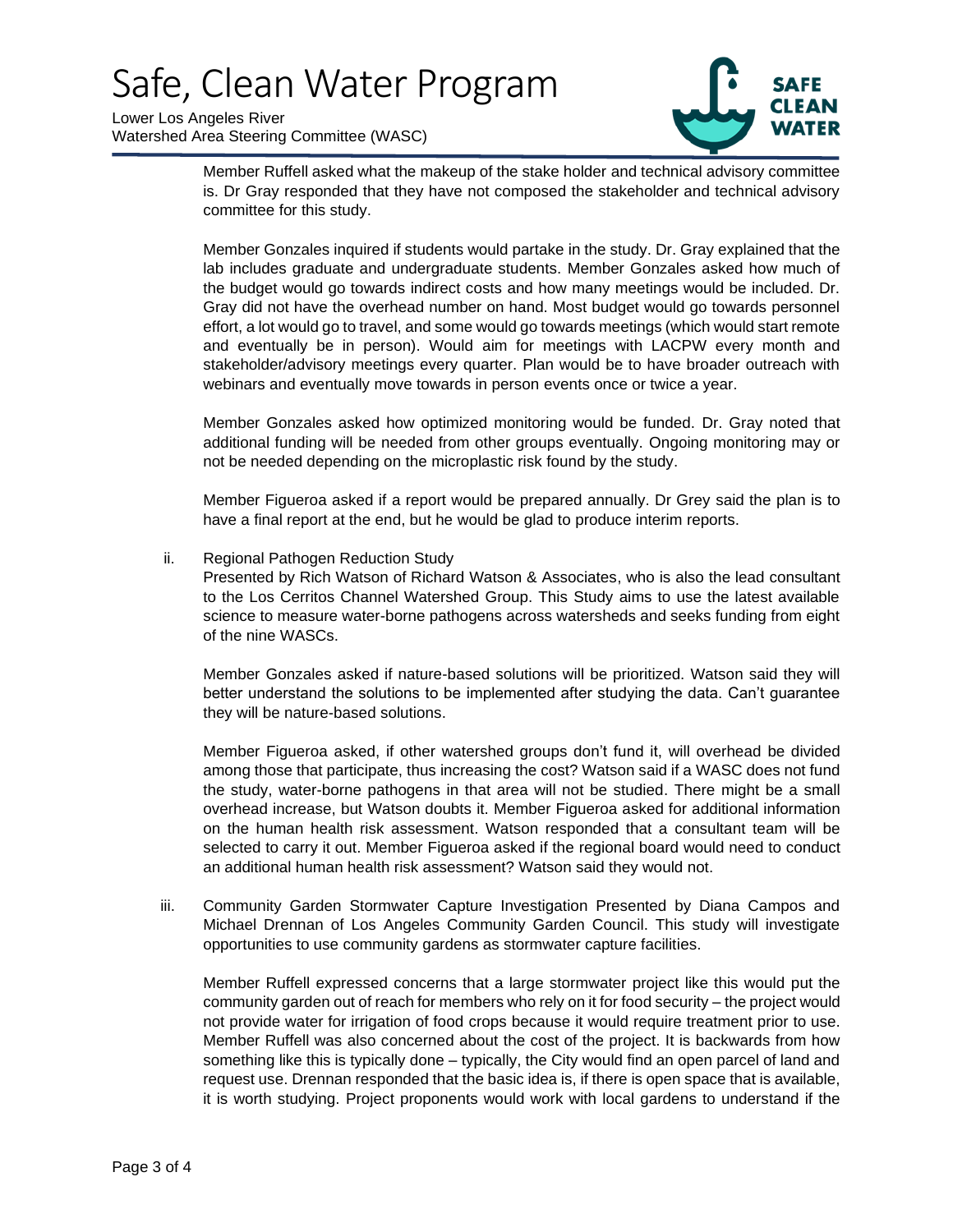Lower Los Angeles River Watershed Area Steering Committee (WASC)



project is viable or disruptive. Not necessarily proposing to use captured water at the site. But maybe there is an opportunity to demonstrate to agencies that the water is of benefit to the overall water supply.

Member Figueroa asked if the report would include an engineering analysis of the stormwater needs and connections on site. Would the work with the City to obtain and communicate such information? Drennan explained that an initial desktop analysis would use GIS to locate storm drains and local tributaries. More technical details would be provided for the three most viable sites.

Member Gonzales asked what watersheds would be used. Drennan said three sites would be used within the watershed of each WASC providing funding. Member Gonzales expressed concern about conflicting land easements, utility easements, and ownership. Drennan said that the project would eliminate sites that are not viable.

Mike Antos (Stantec) asked if data might be used for future projects. The idea of the scientific study program is to benefit future decision making. Antos said the project might help future stormwater projects consider including new community gardens as a community investment benefit.

#### **8. Public Comment Period**

No public comment.

#### **9. Voting Items**

None.

#### **10. Items for Next Agenda**

- a) Presentations from FY22-23 Scientific Studies (SS) Applicants (*[SCW Portal](https://portal.safecleanwaterla.org/scw-reporting/dashboard)*)
- b) Information from the watershed coordinator about future funding needs from projects previously supported by the WASC, likely as part of the Watershed Coordinator Update.

#### **12. Adjournment**

Vice Chair You thanked WASC members and the public for their attendance and participation and adjourned the meeting.

#### **Next Meeting**

Tuesday, October 26, 2021 1:00pm-3:00pm See SCW website for meeting details.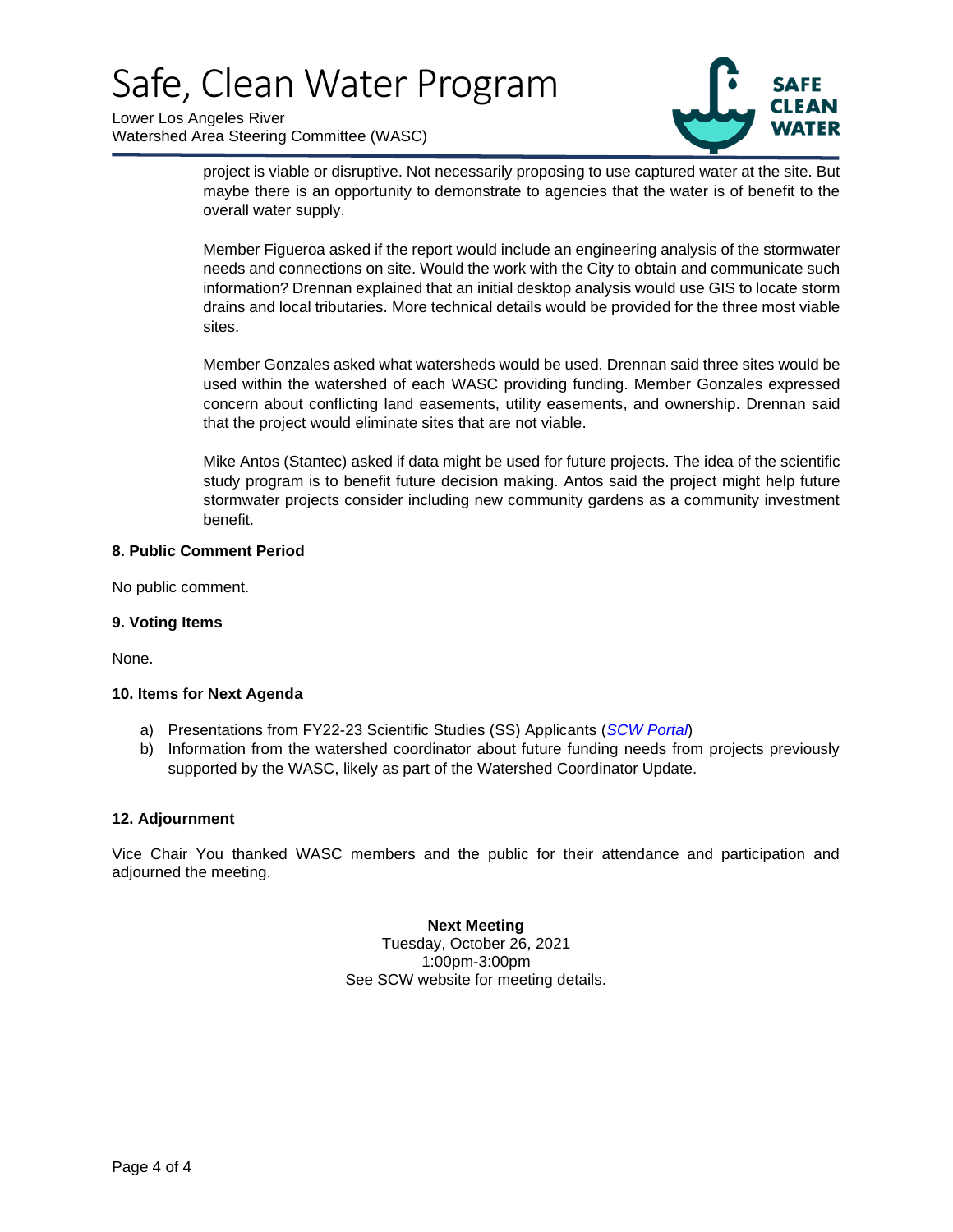| LLAR WASC - September 28, 2021      |                                                        |                       |                           |                         |                                                                        |                                             |
|-------------------------------------|--------------------------------------------------------|-----------------------|---------------------------|-------------------------|------------------------------------------------------------------------|---------------------------------------------|
|                                     | <b>Quorum Present</b>                                  |                       |                           |                         | <b>Voting Items</b><br>(see meeting minutes<br>for additional details) |                                             |
| <b>Member Type</b>                  | <b>Position</b>                                        | Member                | Voting/<br>Present?       | Alternate               | Voting/<br>Present?                                                    | Approve 8-24-2021<br><b>Meeting Minutes</b> |
| Agency                              | <b>District</b>                                        | <b>Ernesto Rivera</b> | X                         | Ramy Gindi              |                                                                        | a                                           |
| Agency                              | <b>Central Basin</b>                                   | Alex Rojas            | X                         | Jeremy Melendez         |                                                                        | y                                           |
| Agency                              | Water Replenishment District                           | <b>Rob Beste</b>      | X                         | <b>Esther Rojas</b>     |                                                                        | a                                           |
| Agency                              | LA County Sanitation Districts                         | Kristen Ruffell       | X                         | <b>Ariel Carmichael</b> |                                                                        | a                                           |
| Agency                              | City of Long Beach Parks & Recreation                  | <b>Stephen Scott</b>  | X                         |                         |                                                                        | a                                           |
| <b>Community Stakeholder</b>        | Conservation Corps of Long Beach                       | Kedrin Hopkins        | X                         |                         |                                                                        |                                             |
| <b>Community Stakeholder</b>        | Rivers & Mountains Conservancy                         | <b>Mark Stanley</b>   |                           | Joe Gonzalez            | x                                                                      | y                                           |
| <b>Community Stakeholder</b>        | <b>TreePeople</b>                                      | Cindy Montanez        |                           | <b>Manny Gonez</b>      | x                                                                      | y                                           |
| <b>Community Stakeholder</b>        | Port of Long Beach                                     | James Vernon          |                           | <b>Dylan Porter</b>     | x                                                                      | y                                           |
| <b>Community Stakeholder</b>        | <b>River in Action</b>                                 | Melissa Bahmanpour    |                           | Erica Maceda            | x                                                                      | $\mathsf{V}$                                |
| <b>Municipal Members</b>            | <b>City of Commerce</b><br><b>City of Bell Gardens</b> | Gina Nila             |                           |                         |                                                                        |                                             |
| <b>Municipal Members</b>            | City of Downey                                         | Dan Mueller           |                           | Delfino Consunji        |                                                                        |                                             |
| <b>Municipal Members</b>            | City of Long Beach                                     | Melissa You           | X                         | Cecilia Salazar         |                                                                        | y                                           |
| <b>Municipal Members</b>            | City of Lynwood                                        | Laura Ochoa           | X                         | <b>Noe Martinez</b>     |                                                                        | $\mathsf{v}$                                |
| <b>Municipal Members</b>            | City of Paramount                                      | Adriana Figueroa      | $\boldsymbol{\mathsf{x}}$ | Sarah Ho                |                                                                        | V                                           |
| <b>Municipal Members</b>            | City of Signal Hill                                    |                       |                           | <b>Cecil Looney</b>     |                                                                        |                                             |
| <b>Municipal Members</b>            | City of South Gate                                     | <b>Gladis Deras</b>   | X                         | Clint Herrera           |                                                                        |                                             |
| <b>Watershed Coordinator</b>        |                                                        |                       |                           |                         |                                                                        |                                             |
| <b>Non-Voting Member</b>            | <b>SGA Marketing</b>                                   | <b>Tara Dales</b>     | X                         |                         |                                                                        |                                             |
| <b>Total Non-Vacant Seats</b>       |                                                        | 16                    |                           |                         | Yes (Y)                                                                | 8 <sup>°</sup>                              |
| <b>Total Voting Members Present</b> |                                                        | 14                    |                           |                         | No(N)                                                                  | $\overline{0}$                              |
| Agency                              |                                                        | $\overline{5}$        |                           |                         | Abstain (A)                                                            | $\overline{4}$                              |
| <b>Community Stakeholder</b>        |                                                        | $\overline{5}$        |                           |                         | <b>Total</b>                                                           | 12 <sup>°</sup>                             |
| <b>Municipal Members</b>            |                                                        | 4                     |                           |                         |                                                                        | Approved                                    |